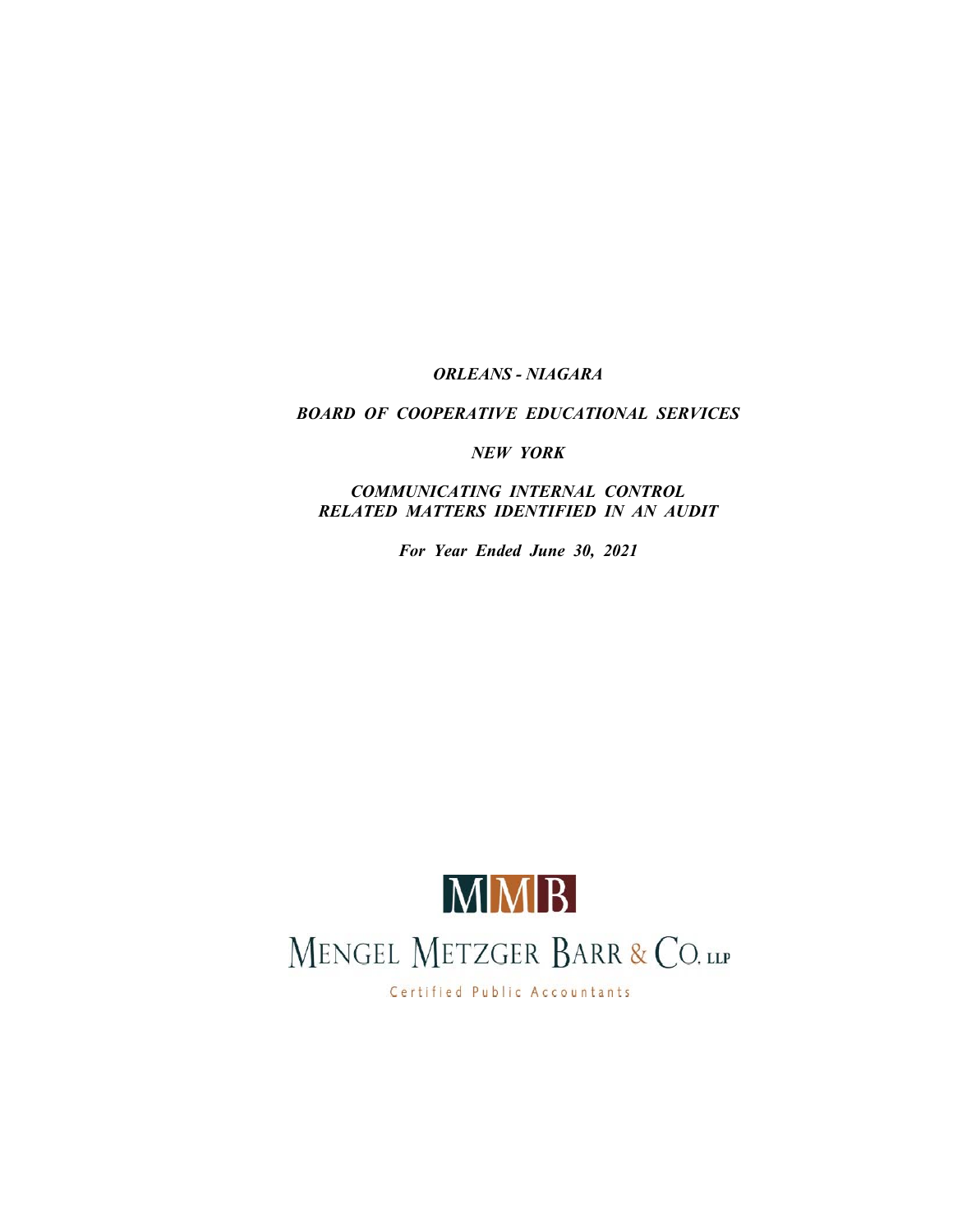

October 13, 2021

To the Board Members Orleans-Niagara Board of Cooperative Educational Services, New York

In planning and performing our audit of the financial statements of the governmental activities, each major fund, and the aggregate remaining fund information of the Orleans-Niagara Board of Cooperative Educational Services, New York as of and for the year ended June 30, 2021, in accordance with auditing standards generally accepted in the United States of America, we considered the Orleans-Niagara Board of Cooperative Educational Services, New York's internal control over financial reporting (internal control) as a basis for designing audit procedures that are appropriate in the circumstances for the purpose of expressing our opinion on the financial statements, but not for the purpose of expressing an opinion on the effectiveness of the BOCES internal control. Accordingly, we do not express an opinion on the effectiveness of the BOCES internal control.

Our consideration of internal control was for the limited purpose described in the preceding paragraph and was not designed to identify all deficiencies in internal control that might be significant deficiencies or material weaknesses and therefore, there can be no assurance that all deficiencies, significant deficiencies, or material weaknesses have been identified. We did not identify any deficiencies in internal control that we consider to be material weaknesses. However, as discussed below, we identified certain matters involving the internal control and other operational matters that are presented for your consideration. This letter does not affect our report dated October 13, 2021 on the financial statements of the BOCES. We will review the status of these comments during our next audit engagement. Our comments and recommendations, all of which have been discussed with appropriate members of management, are intended to improve the internal control or result in other operating efficiencies. Our comments are summarized as follows:

## **Prior Year Deficiency Pending Corrective Action:**

#### **Adult and Continuing Education –**

As part of our examination of the adult and continuing education programs offered by the BOCES, we noted five programs that ended the year with a deficit fund balance. These include 903.819 LPN Lockport (\$132,873), 907.000 Night School (\$240,713), 908.000 Nurse's Aide (\$33,030), 902.021 LPN Niagara Falls (\$70,552), and 930.021 Incarcerated Youth (\$1,202).

We recommend the BOCES continue to monitor the adult and continuing education programs to ensure program revenues are sufficient to cover expenditures.

100 Chestnut Street | Suite 1200 | Rochester, NY 14604 | P 585.423.1860 | F 585.423.5966 | mengelmetzgerbarr.com Additional Offices: Elmira, NY . Canandaigua, NY . Hornell, NY . An Independent Member of the BDO Seidman Alliance

1